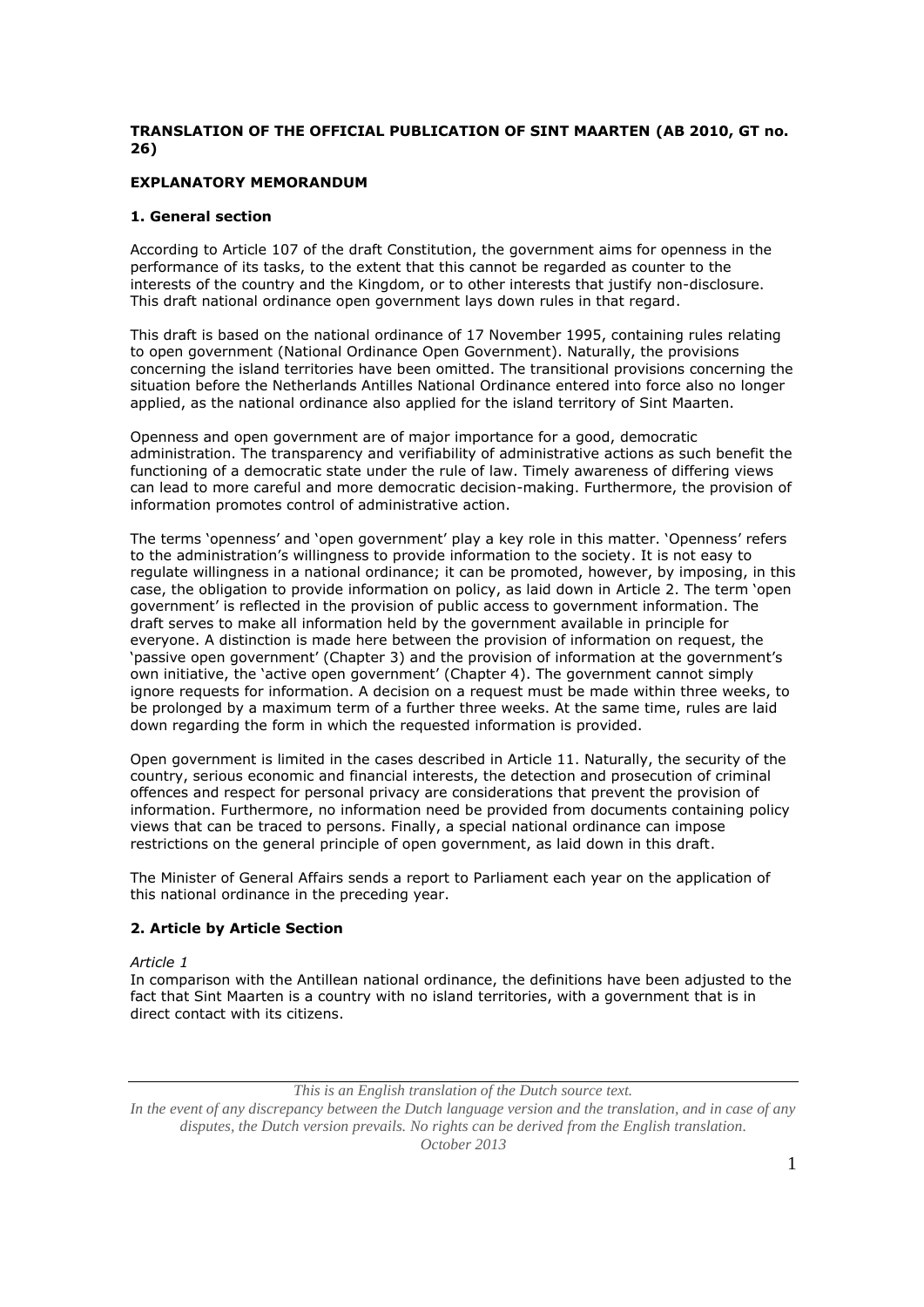## *Article 3*

First and foremost, every request for information on an administrative matter should be regarded as a request on the grounds of this national ordinance. With a request for information, this need not be mentioned. The request can be made in various ways, through a personal telephone call, by letter, e-mail, fax, etc. The applicant must concretely state the matter concerning which information is requested.

## *Article 4*

A document may be lent out or have been transferred elsewhere. In that case, the applicant is referred to the administrative body that holds the document. It is also possible that a document may be missing. In that case, the administrative body must attempt to acquire a copy of the document from the administrative body that, according to inquiries made, holds it, if necessary as a copy.

#### *Article 5*

Most cases will be settled orally. In the case of a refusal, it is fair to assume that this will be justified in writing. The applicant can then institute proceedings under administrative law. If a third party is involved in the information requested, the administrative body must investigate with due care whether the provision of the information will affect that party's interests to an unreasonable degree. In cases of doubt, it is advisable to notify the third party of the request and to ask its opinion. However, it is always the administrative body that takes the decision. The third party can also institute proceedings under administrative law if it feels that its interests have been harmed.

## *Article 6*

Swift provision of information is important in order to attain the goals of the draft. The aim should always be to settle the request within three weeks.

#### *Article 8*

This Article is intended as public information on accepted policy and non-controversial matters. Interested parties and stakeholders should be able to form an independent opinion from the information provided. Obviously, the information must be presented in a comprehensible form and in such a way that it reaches citizens as effectively as possible and in time.

## *Article 9*

It makes no difference for the application of this Article whether a permanent committee or an ad hoc committee is involved. Reference is made to the passage 'with a view to policy to be formed'. Mandatory active publication of adopted policy would represent too heavy a burden for the administrative bodies. A National Gazette will be published for Sint Maarten. The provision for inspection in relation to this national ordinance will take place in that Gazette. The information will also be posted on the official website of the country.

## *Article 10*

This Article concerning the publication of the advisory reports of the Council of Advice and the Social and Economic Council naturally concerns the advisory reports of these new advisory bodies of the government of Sint Maarten.

## *Article 11*

Openness cannot be unlimited. There are interests that take precedence over the interest of the provision of information. In all cases referred to in the Article, a very careful consideration of interests must be carried out. In the case of rejection, the decision must be justified. The first paragraph contains the 'absolute' grounds for refusal, while the second contains the 'relative' grounds for refusal. The absolute grounds for refusal are not intended as confidentiality provisions. There is special legislation for this. They state the cases in which an

# *This is an English translation of the Dutch source text.*

*In the event of any discrepancy between the Dutch language version and the translation, and in case of any disputes, the Dutch version prevails. No rights can be derived from the English translation. October 2013*